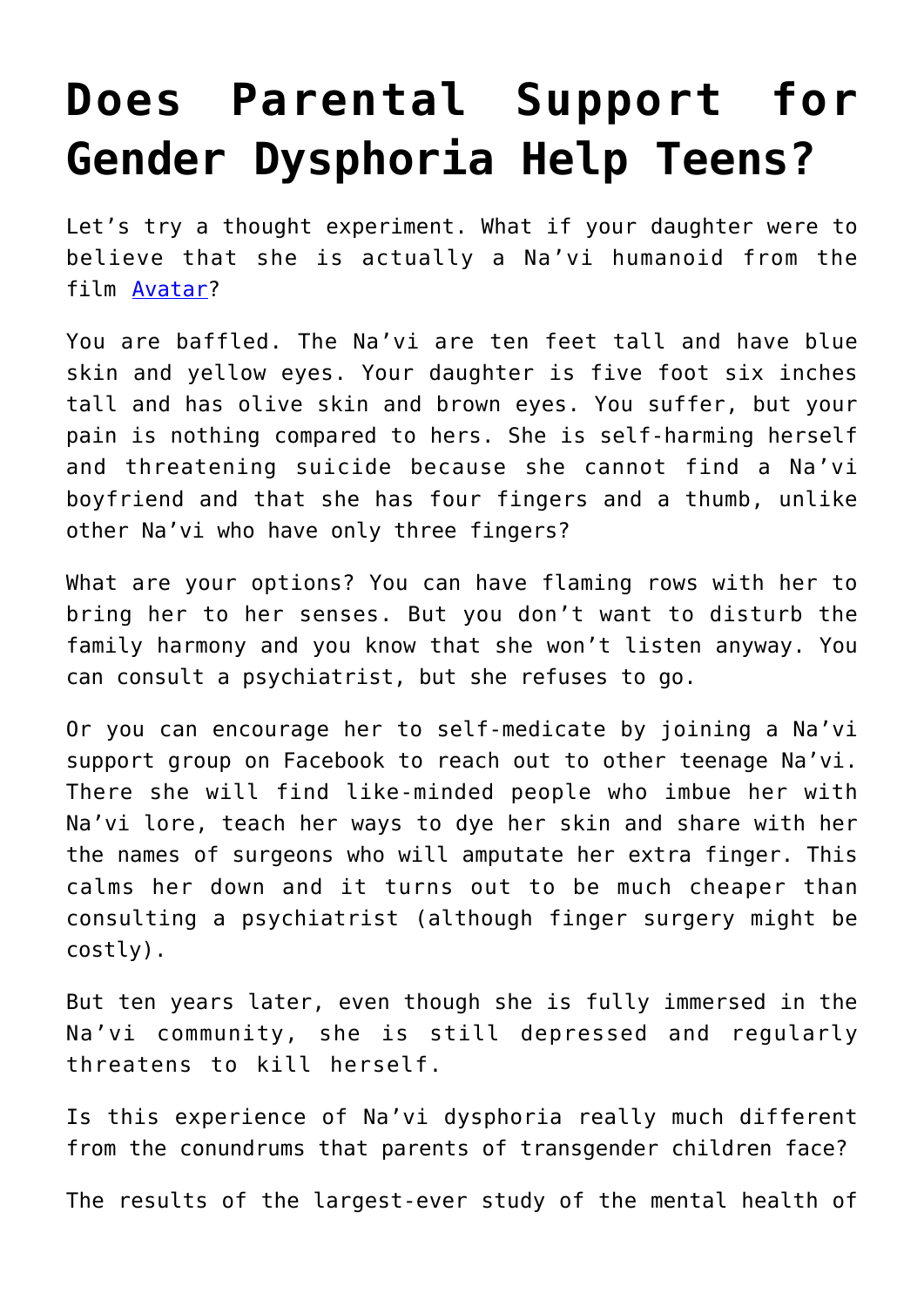trans and gender diverse young people in Australia show that it is appalling.

According to [the 2017 Trans Pathways study](https://www.telethonkids.org.au/our-research/brain-and-behaviour/mental-health-and-youth/youth-mental-health/trans-pathways/), trans young people are at very high risk for poor mental health, self-harming and suicide attempts. About 70 percent reported that they were depressed at the time of the study. Anxiety disorders were 10 to 13 times higher than the average Australian teenager. Four out of five had engaged in self-harm, about eight times higher than average. Forty-eight percent had attempted suicide – 20 times higher.

These are very sick children.

Their ailment is also mysterious. The common understanding of a transman is that he/she is a biological female who thinks that he/she is a male and that a transwoman is a biological male who think that he/she is a female. But the 859 young people who participated in the on-line survey were very confused about their sex, gender and sexuality.

The study reports that "the most common sexualities" were pansexual (30.6%), bisexual (13.9%), asexual (8.8%), heterosexual (7.3%), lesbian (7.3%) and gay (6.8%). There were dozens of other self-defined labels, such as "unsure", "queer pansexual" and "asexual panromantic". The survey doesn't define terms like pansexual or asexual – perhaps because no one, including the participants in the survey, knows what they mean. They are more likely to be the sexual make-believe of a very depressed and anxious young mind. It's impossible to take them seriously. What does a 14-year-old (biological) girl know about "pansexuality"?

These are very sick children who know almost nothing about the role of sex in the human personality.

The evidence that teenagers with gender dysphoria are suffering from mental illness is overwhelming, according to the study's own statistics. Yet instead of psychiatric help,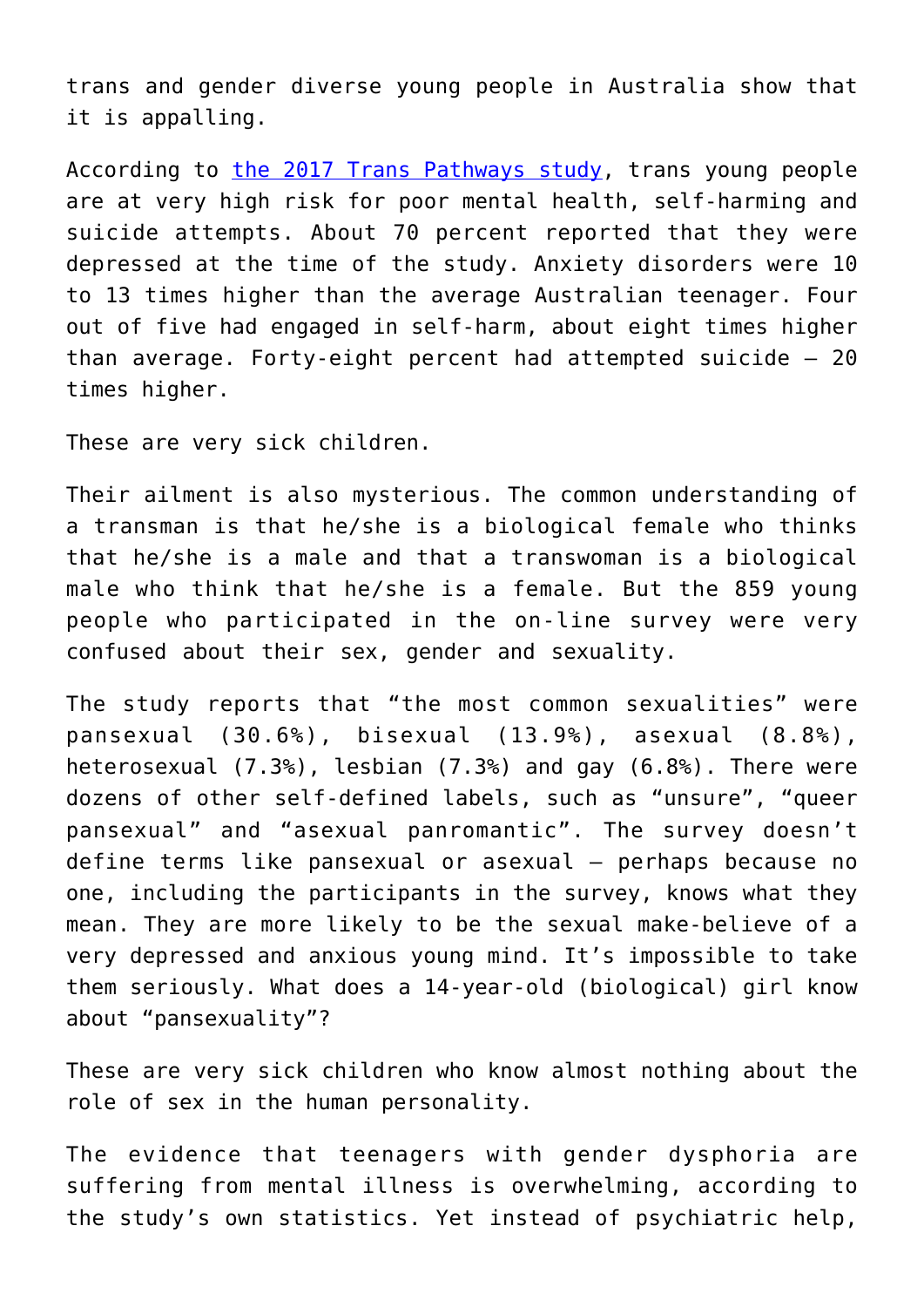the report recommends acceptance by parents, schools, doctors, universities and government agencies. It encourages the children's peers to respect chosen pronouns and names.

Nothing in the report suggests that "respect" will cure/turn around the frightening mental health statistics. Other than anecdotes gleaned from responses to the survey, it cites no evidence that the depression, anxiety, self-harm and suicide will stop when a transphobic society morphs into transfriendly society.

Instead of proof it publishes the comforting fantasies of young people who know what they want today but don't know who they will be tomorrow.

*"I don't feel restricted by the 'binary gender' view. I get the experience of gender euphoria which doesn't seem to exist with cis people!" (a 22-year-old agender respondent).*

*"We're beautiful people with guts of steel and hearts of gold. We stand up for our people, we take others under our wing, we don't forget our history, and we fight to change it" (a 19-year-old non-binary/androgynous respondent).*

*"No need to adhere to gendered beauty standards, I can just be ambiguously cute" (18-year-old non-binary respondent).*

But pandering to the self-congratulatory assertions of these trans kids won't cure their sickness – any more than painting your daughter's skin blue will turn her into a mature, generous, successful, happy Na'vi warrior. This is just a retread of the self-esteem movement – which was so popular in the 80s and 90s that California established a "self-esteem task force". But [it crashed and burned](https://www.theguardian.com/lifeandstyle/2017/jun/03/quasi-religious-great-self-esteem-con) and trans-affirmation is bound to do the same.

"This is a time when trans rights need to be acknowledged," say the authors of the report. Wrong, absolutely wrong: it is